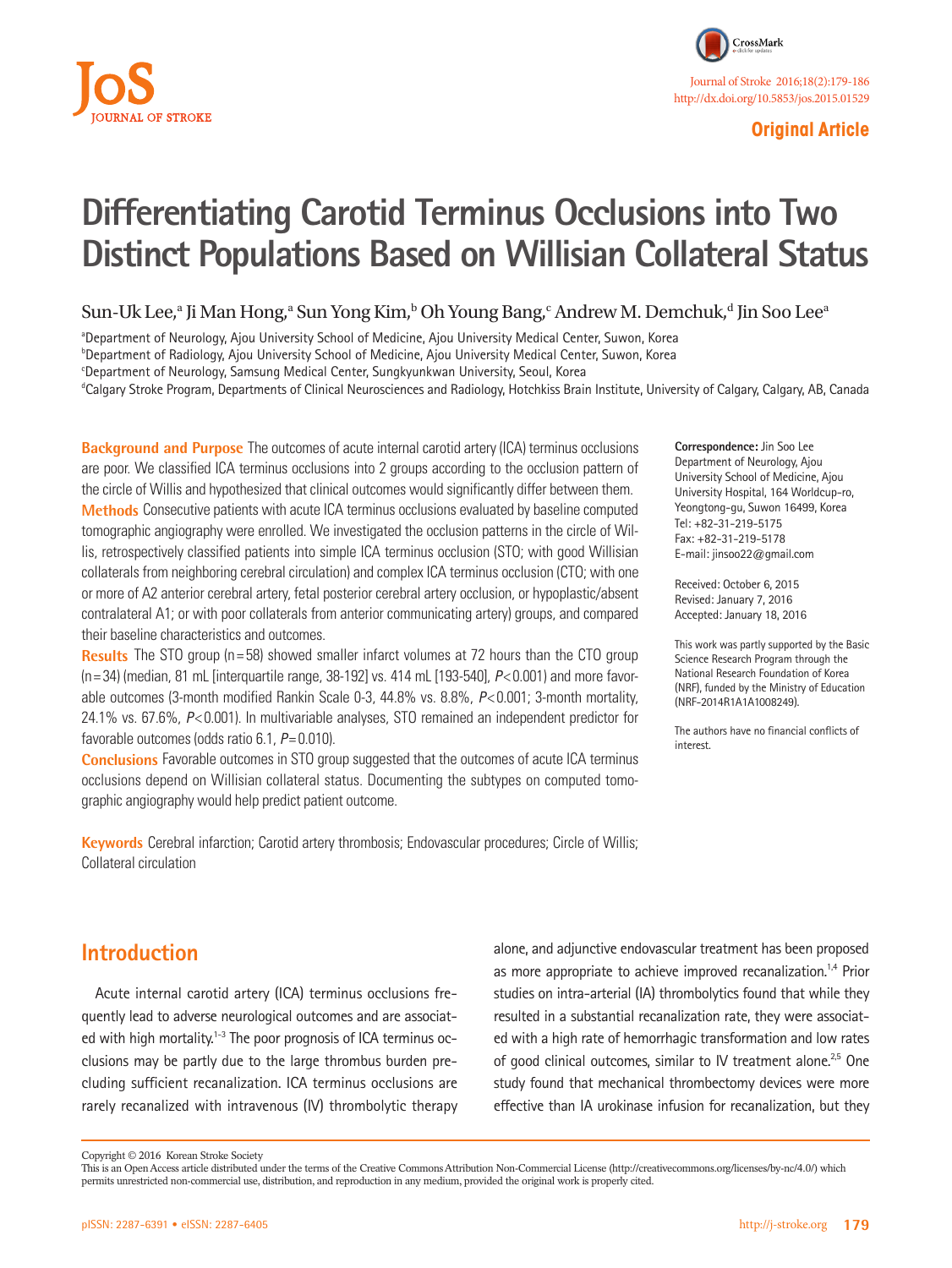still led to a high rate of poor outcomes.<sup>3</sup>

In general, patients with abundant leptomeningeal collaterals show better clinical outcomes and lower risk of hemorrhagic transformation, and abundant collaterals have been shown to limit the initial infarct core size and subsequent infarct growth. $67$ The role of collaterals may be unique in ICA terminus occlusions due to the importance of Willisian collateral status. To date, there have been few reports of systematic approaches to evaluate Willisian collateral status for clinicians faced with ICA terminus occlusions considering revascularization treatment.<sup>8,9</sup>

In the present study, we hypothesized that the presence or absence of Willisian collaterals in patients with acute ICA terminus occlusion would significantly influence clinical outcomes. We analyzed the occlusion patterns and anatomical variations within the circle of Willis by baseline computed tomographic angiography (CTA) and propose an imaging classification that could serve as a predictive marker for acute ICA terminus occlusion patients.

# **Methods**

## **Patient enrollment**

We enrolled patients with acute ischemic stroke and ICA occlusions from a consecutively registered database from March 2006 to August 2013 at a university hospital. The diagnosis of acute ICA occlusions was based on CTA including intracranial and extracranial arteries. Patients with acute symptomatic ICA terminus occlusion, which was presented with T-type or L-type occlusions, were included. A T-type ICA occlusion was defined when (1) the terminal segment (C7) of the ICA was not visible, and there was occlusion of (2) the M1 segment in the middle cerebral artery and (3) the ipsilateral A1 segment in the anterior cerebral artery. $4,10$ Sparing of the ipsilateral A1 segment due to agenesis represented an L-type ICA occlusion. Patients with isolated proximal ICA occlusions, those with isolated ICA terminal occlusions with patent ipsilateral A1 and M1 segments and those with concomitant distant tandem occlusions such as distal M1, M2, or A2 segments were excluded. Patients whose onset-to-CTA time was >6 hours and whose CTA was not available were also excluded.

### **Protocols**

We followed a standard treatment algorithm for acute intracranial large artery occlusion management, which included bridging endovascular treatment with IV recombinant tissue plasminogen activator (rtPA) when patients were eligible for thrombolysis. Patients who met the criteria for IV rtPA within 3-4.5 hours were treated with 0.9 mg/kg IV rtPA. If a major cerebral artery corresponding to stroke signs was occluded on CTA, the patients were brought to the angiography suite. Patients

were considered candidates for endovascular treatment if the onset-to-puncture time was expected to be ≤6 hours. The methods of endovascular treatment were at the treating physicians' discretion. IA fibrinolysis was mainly performed prior to 2010, and mechanical thrombectomy, such as clot aspiration with the Penumbra system (Penumbra, Alameda, CA) and embolus retrieval with the Solitaire stent system (Covidien, Irvine, CA), was mainly used after 2011. The procedure time was defined as the time between the first working projection image and final angiography following treatment of the target occluded artery. Informed consent for undertaking IV rtPA or IA revascularization treatment was obtained from all patients or their relatives, and the study was approved by the local institutional review board.

### **Classification of ICA terminus occlusion**

We investigated the involvement of each major cerebral artery and divided the patients into simple ICA terminus occlusion (STO) and complex ICA terminus occlusion (CTO) groups based on the occlusion pattern obtained from CTA (Figure 1).

The STO group was classified by acute ICA terminus occlusion and patency of not only the ipsilateral A2 segment via the anterior communicating artery but also the ipsilateral posterior cerebral artery via the posterior communicating artery or the P1 segment.

The CTO group was classified by acute ICA terminus occlusion and had one or more of the following:

- 1) occlusion of the ipsilateral A2 or more distal segment
- 2) occlusion of the fetal-type ipsilateral posterior cerebral artery (C6 segment of ICA)
- 3) insufficient contralateral Willisian collateral blood supply via the anterior communicating artery due to contralateral agenesis of A1 (absent or severely hypoplastic)
- 4) contralateral ICA occlusion

### **Clinical and imaging parameters**

The neurological status of each patient was evaluated using the National Institute of Health Stroke Scale (NIHSS) score at admission and discharge.<sup>11</sup> Patients who died were assigned an NIHSS score of 42.<sup>12</sup> Stroke etiology was determined according to the Trial of Org 10172 in Acute Stroke Treatment classification.13 Prognosis was defined as favorable when a patient had a modified Rankin Scale score of 0-3 at 3 months. The 3-month mortality rate was also examined.

Computed tomography (CT) scans (including non-contrast CT [NCCT], CTA, and phase-contrast CT [PCCT]; SOMATOM Sensation 16, Siemens, Erlangen, Germany) were initially obtained for each patient upon admission to the emergency department. NCCT and PCCT were performed using the axial technique with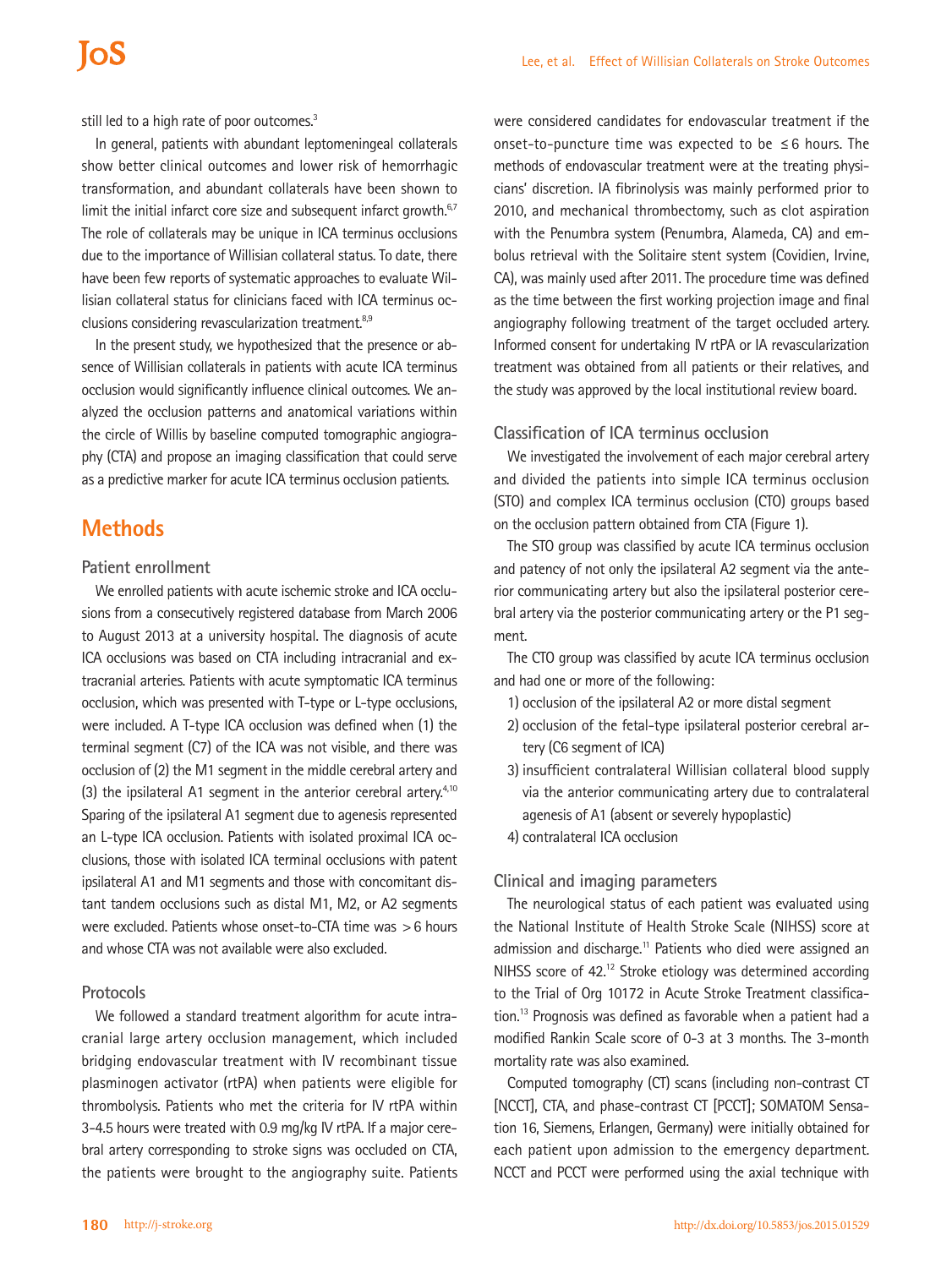Simple ICA terminus occlusions



Complex ICA terminus occlusions



**Figure 1.** Simple and complex internal carotid artery (ICA) terminus occlusions. (A) Simple ICA terminus occlusion: the thrombus is confined to the bifurcation of the ICA, ipsilateral M1 $\pm$ A1. The ipsilateral A2 is irrigated by the collateral flow via the anterior communicating artery (A-com). (B) Complex ICA terminus occlusions. Type 1: the thrombus extends beyond the ipsilateral A1 to involve the A2, or agenesis of the anterior communicating artery halts the anterior cerebral artery leptomeningeal collaterals. Type 2: the ipsilateral posterior cerebral artery is also occluded by the distal ICA occlusion. Type 3: combination of types 1 and 2. Type 4: absence of the contralateral A1. Type 5: occlusion of the contralateral ICA. P-com, posterior communicating artery.

120 kVp, 270 mA, and 5-mm section thickness reconstructions. CTA was performed by scanning from the vertex to the aortic arch with the following parameters: 0.5 s/rotation; pitch, 1.3; collimation, 0.75 mm; maximal mA, 170; kVp, 100; and field of view, 220 mm. Nonionic contrast material (80-100 mL) was administered by a power injector at 4-5 mL/s into an antecubital vein with a semi-automatic contrast bolus triggering technique. The CTA source images were post-processed to create coronal, sagittal, and axial multiplanar reformats in maximum intensity projection images and volume-rendered 3D images. PCCT was initiated after a 13-second delay from the end of CTA.

Imaging parameters were retrospectively evaluated as follows. Low attenuated tissue regions were evaluated by the NCCT Alberta Stroke Program Early CT Score (ASPECTS)<sup>14</sup> and PCCT-ASPECTS. The degree of arterial and arteriolar circulation was scored on each ASPECTS-corresponding area on maximum intensity projection axial images of the CTA (CTA-col-ASPECTS) and PCCT (PCCTcol-ASPECTS) to evaluate the degree of collaterals, the scale of which was modified from a previous study.<sup>15</sup> Hemorrhagic transformation was determined according to the European Cooperative Acute Stroke Study,<sup>16</sup> with NCCT performed immediately after endovascular treatment and up to 48-72 hours after stroke onset if clinical deterioration was noted. Infarct volume was measured

at 2-3 days post-admission by standard follow-up imaging and determined using the total volume of diffusion restriction lesions observed on magnetic resonance imaging or, when unavailable, from the total hypodensity observed on CT performed during the same period. The infarct volume was calculated using a previously described semi-quantitative method.17 The degree of reperfusion was quantified according to the modified Thrombolysis in Cerebral Infarction classification,<sup>12,18</sup> and successful reperfusion was defined as 2b-3. Two experienced neurologists (SUL, JSL) blinded to patients' clinical information, reviewed the imaging data.

### **Statistical analysis**

Statistical analyses were performed using SPSS (version 22.0; IBM SPSS, Chicago, IL). Parameters were compared with the  $\chi^2$ and Mann–Whitney U tests for non-parametric variables, and *t*  test for continuous variables. Multivariable logistic regression analyses were performed to identify STO as an independent factor for favorable outcomes after adjusting for age, sex, NIHSS score, and diabetes mellitus in model 1. Model 2 was analyzed in patients who had endovascular treatment and successful reperfusion (Thrombolysis In Cerebral Infarction grade 2b and 3) was also adjusted.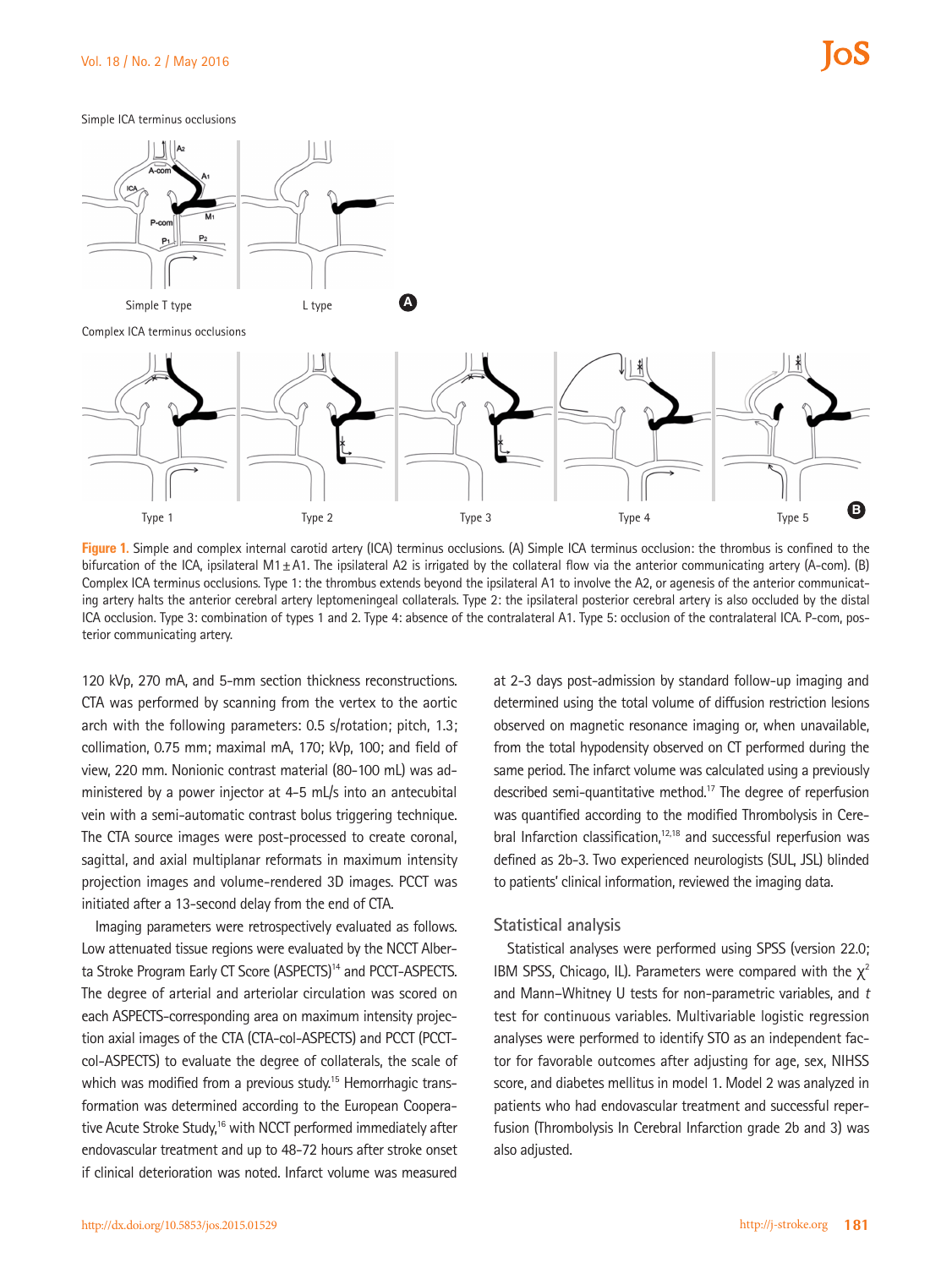# **Results**

## **General demographics**

Ninety-two patients were included in the study after excluding patients with proximal carotid occlusion with patent terminal segment  $(n=42)$ ; isolated ICA terminal segment occlusion with patent ipsilateral A1 and M1 segments  $(n=39)$ ; tandem occlusion in distal M1, M2, or A2 (n=24); CTA performed after 6 hours (n = 17); or incomplete CTA evaluation (n = 6) (Figure 2). The demographic and baseline characteristics of the patients are listed in Table 1. Among the included patients, 34 (37%) were classi-



**Figure 2.** Flow diagram of the current study.

**Table 1.** Baseline characteristics and treatment modalities of the study patients

fied as having CTO. In the CTO group, 9 patients were type 1; 10 patients, type 2; 3 patients, type 3; 9 patients, type 4; and 3 patients, type 5. Patients in the STO occlusion group were younger (67.7±13.6 vs. 73.3±10.9 years, *P*=0.044), whereas sex distribution, vascular risk factors, and stroke etiology did not differ between the groups. However, NIHSS score on admission was significantly higher in the CTO group (median, 16 vs. 19, *P*=0.001).

# **Initial ASPECTS and collateral assessment on CT modalities**

The ASPECTS values on NCCT and PCCT were significantly lower in the CTO group (median, 5 vs. 3.5, *P*=0.005 and 6 vs. 3, *P*<0.001, respectively), as were the CTA-col-ASPECTS and PCCTcol-ASPECTS values (median, 4 vs. 1 and 8 vs. 3, respectively; both *P*<0.001).

### **Revascularization treatments and outcomes**

The frequencies of IV rtPA infusion (58.6% vs. 52.9%, *P*=0.596) and endovascular treatment (67.2% vs. 79.4%, *P*=0.211) did not differ between the STO and CTO groups, nor did the frequency of patients in whom revascularization treatment was not attempted  $(29.3\%$  vs. 20.6%,  $P = 0.463$ ) and the onset-to-final angiography time (344 minutes vs. 325 minutes, *P*=0.447) (Table 1).

Despite the similar treatment patterns, imaging and clinical outcomes differed between the groups (Table 2). The frequency of successful reperfusion was higher in the STO group (46.5% vs. 25.9%, *P*=0.085), whereas the occurrence of parenchymal he-

|                                           | ST <sub>0</sub> | <b>CTO</b>      | P       |
|-------------------------------------------|-----------------|-----------------|---------|
| Number                                    | 58              | 34              |         |
| Mean age (year)                           | $67.7 \pm 13.6$ | $73.3 \pm 10.9$ | 0.044   |
| Sex, male (%)                             | 35(60.3)        | 16(47.1)        | 0.216   |
| Diabetes mellitus (%)                     | 11(19.0)        | 4(11.8)         | 0.560   |
| Hypertension (%)                          | 37(63.8)        | 25(73.5)        | 0.336   |
| Hyperlipidemia (%)                        | 37(63.8)        | 18(52.9)        | 0.306   |
| Atrial fibrillation (%)                   | 38(65.5)        | 27(79.4)        | 0.158   |
| Previous stroke (%)                       | 13(22.4)        | 7(20.6)         | 0.838   |
| Current smoker (%)                        | 11/57 (19.3)    | 3/32(9.4)       | 0.363   |
| Antiplatelet therapy at stroke onset (%)  | 9(15.5)         | 6(17.6)         | 0.790   |
| Anticoaqulant therapy at stroke onset (%) | 4(6.9)          | 8(23.5)         | 0.029   |
| Median NIHSS on admission (IQR)           | $16(14-19)$     | $19(17-22)$     | 0.001   |
| Median ASPECTS (IQR)                      | $5(3-8)$        | $3.5(2-7)$      | 0.005   |
| Median PCCT ASPECTS (IQR)                 | $6(3-8)$        | $3(1-5)$        | < 0.001 |
| Median CTA-col-ASPECTS (IQR)              | $4(3-6)$        | $1(0-3)$        | < 0.001 |
| Median PCCT-col-ASPECTS (IQR)             | $8(6-9)$        | $3(2-5)$        | < 0.001 |
| Intravenous rtPA, n (%)                   | 34(58.6)        | 18 (52.9)       | 0.596   |
| Endovascular treatment, n (%)             | 39(67.2)        | 27(79.4)        | 0.211   |
| No revascularization treatment, n (%)     | 17 (29.3)       | 7(20.6)         | 0.463   |

STO, simple internal carotid artery terminus occlusion; CTO, complex internal carotid artery terminus occlusion; NIHSS, National Institute of Health Stroke Scale; IQR, interquartile range; ASPECTS, Alberta Stroke Program Early CT Score; PCCT, post-contrast axial parenchymal images; CTA, computed tomographic angiography; CTA/PCCT-col-ASPECTS, ASPECTS corresponding area on maximum intensity projection axial images of CTA/PCCT; rtPA, recombinant tissue plasminogen activator.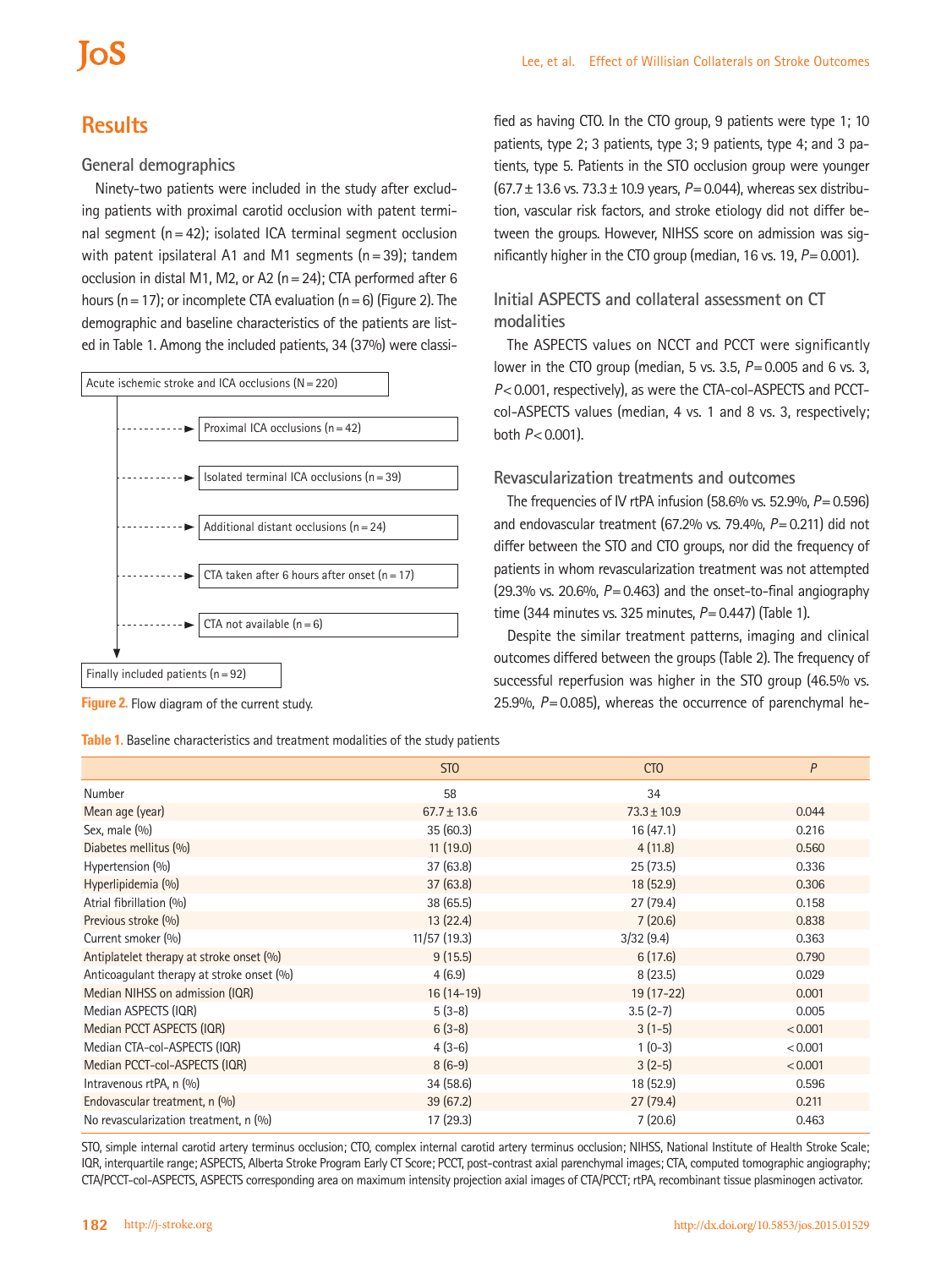### **Table 2.** Imaging and clinical outcomes

|                                                     | ST <sub>0</sub>   | CT <sub>O</sub>  | P       |  |
|-----------------------------------------------------|-------------------|------------------|---------|--|
| Mean onset-to-CT time (minute)                      | $121.9 \pm 95.6$  | $112.6 \pm 71.1$ | 0.702   |  |
| Mean procedure time (minute)                        | $96.8 \pm 54.5$   | $97.4 \pm 51.9$  | 0.966   |  |
| Mean onset-to-final angiography time (minute)       | $344.1 \pm 100.7$ | $325.3 \pm 87.9$ | 0.447   |  |
| Successful reperfusion (%)                          | 20/43(46.5)       | 7/27(25.9)       | 0.085   |  |
| Hemorrhagic transformation, n (%)                   |                   |                  | 0.006   |  |
| None                                                | 39/58 (67.2)      | 16/34(47.1)      |         |  |
| $HI-1$                                              | 6/58(10.3)        | 0/34(0)          |         |  |
| $HI-2$                                              | 2/58(3.4)         | 4/34(11.8)       |         |  |
| $PH-1$                                              | 6/58(10.3)        | 3/34(8.8)        |         |  |
| $PH-2$                                              | 5/58(8.6)         | 11/34(32.4)      |         |  |
| Subarachnoid hemorrhage                             | 3/41(6.8)         | 3/27(11.1)       | 0.667   |  |
| Median infarct volume <sub>48-72hr</sub> , mL (IQR) | 81 (38-192)       | 414 (193-540)    | < 0.001 |  |
| Median NIHSS at 1 day (IQR)                         | $15.5(12-21)$     | $22.5(19-33)$    | < 0.001 |  |
| Median NIHSS at discharge (IQR)                     | $11(7-20)$        | 42 (20-42)       | < 0.001 |  |
| Favorable outcome at 3 months                       | 26/58 (44.8)      | 3/34(8.8)        | < 0.001 |  |
| Mortality at 3 months                               | 14/58 (24.1)      | 23/34(67.6)      | < 0.001 |  |

STO, simple internal carotid artery terminus occlusion; CTO, complex internal carotid artery terminus occlusion; CT, computed tomography; HI, hemorrhagic infarction; PH, parenchymal hematoma; IQR, interquartile range; NIHSS, National Institute of Health Stroke Scale.

**Table 3.** Factors associated with a favorable outcome in patients with acute internal carotid artery terminus occlusion

| <b>Variables</b>                | Model 1              |       | Model 2              |       |
|---------------------------------|----------------------|-------|----------------------|-------|
|                                 | OR (95% CI)          | P     | OR (95% CI)          | P     |
| Age $< 80$ years                | $2.52$ (0.55-11.61)  | 0.235 | $2.89(0.18 - 46.61)$ | 0.455 |
| Male sex                        | $3.01(0.95 - 9.54)$  | 0.062 | $3.99(0.78 - 20.48)$ | 0.097 |
| NIHSS score $<$ 15 on admission | 4.50 (1.28-15.80)    | 0.019 | $2.64(0.45 - 15.56)$ | 0.285 |
| Diabetes mellitus               | $0.26(0.05-1.28)$    | 0.098 | $0.20(0.02 - 2.05)$  | 0.177 |
| ST <sub>0</sub>                 | $6.11(1.55 - 24.04)$ | 0.010 | 11.16 (1.09-114.41)  | 0.042 |
| Successful reperfusion          |                      |       | $1.35(0.28 - 6.56)$  | 0.713 |

OR, odds ratio; CI, confidence interval; NIHSS, National Institute of Health Stroke Scale; STO, simple internal carotid artery terminus occlusion.



**Figure 3.** The modified Rankin Scale score at 3 months according to the occlusion pattern. More patients experiencing good outcomes and fewer patients experiencing poor outcomes were observed in the simple internal carotid artery (ICA) terminus occlusion (STO) group. Conversely, most patients in the complex ICA terminus occlusion (CTO) group were severely disabled or dead after 3 months.

matoma type 2 was lower (8.6% vs. 32.4%, *P*=0.006). The median infarct volume at approximately 3 days was significantly higher in the CTO group (median, 81 vs. 414 mL, *P*<0.001). The median NIHSS scores at discharge were 11 and 42 in the STO and CTO

groups, respectively (*P*<0.001). Favorable outcomes at 3 months were more frequently reported (44.8% vs. 8.8%,  $P < 0.001$ ) and the 3-month mortality rate was significantly lower in the STO group (24.1% vs. 67.6%, *P*<0.001) (Figure 3). Multivariable analysis demonstrated that the STO pattern was an independent predictor of favorable outcome at 3 months (Table 3).

# **Discussion**

The principal finding of our study is that major differences in clinical outcome are apparent when ICA terminus occlusions are classified by circle of Willis involvement. CTO with compromised Willisian collateral flow had a very poor prognosis, whereas STO that spared the Willisian collateral flow had a significantly greater proportion of favorable outcomes with reperfusion treatments. We propose that ICA terminus occlusions should be divided into CTO and STO based on the degree of Willisian collateral circulation supplying the affected middle cerebral artery territory.

Our pragmatic treatment strategy resulted in favorable out-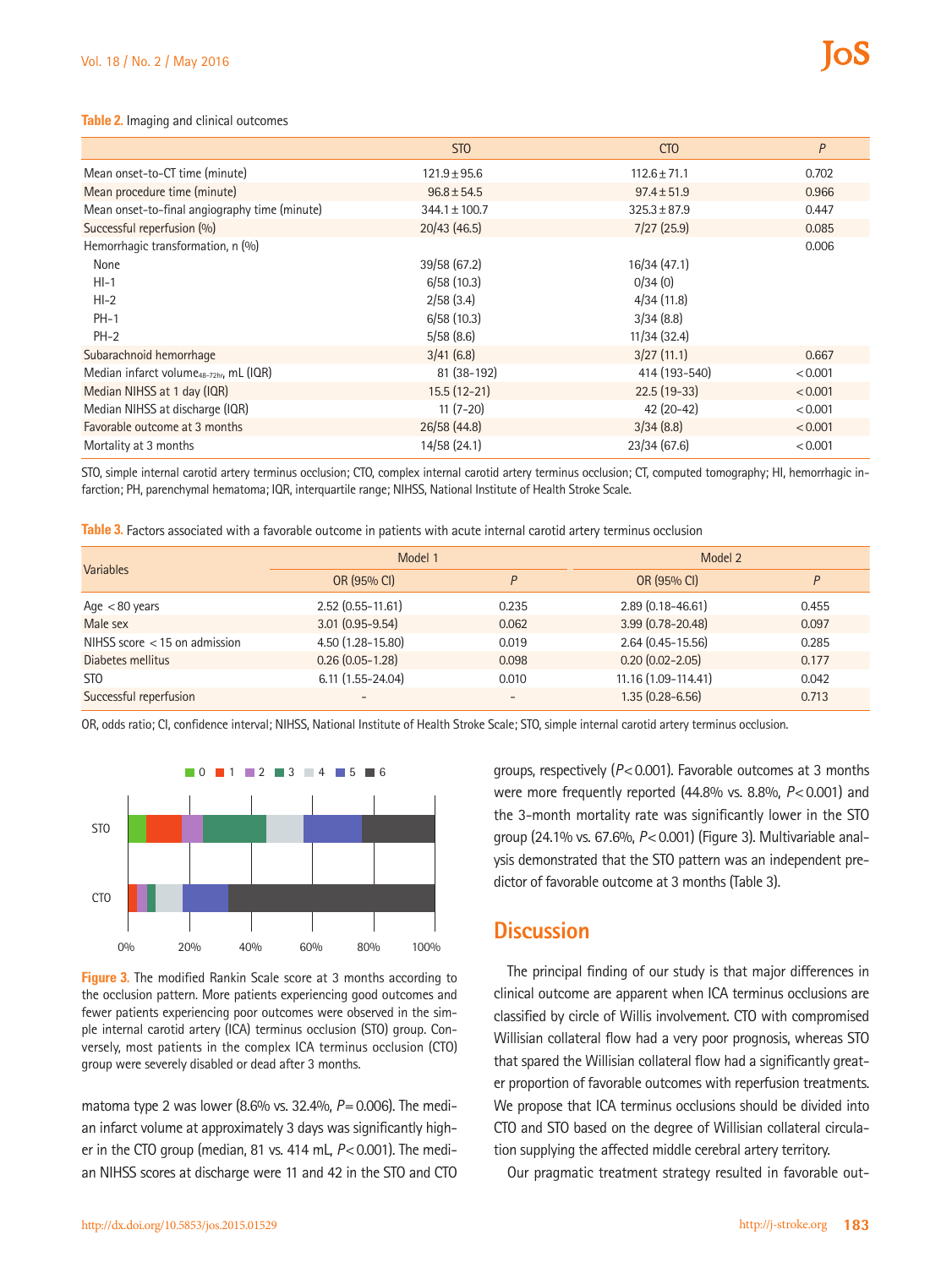comes in STO, suggesting that this group is ideal for endovascular treatment. Conversely, the current study also highlights the detrimental effects of multiple occlusions or poor Willisian collaterals in some ICA occlusions. The baseline extent of early ischemic changes with NCCT ASPECTS and hypocontrast with PCCT ASPECTS was significantly greater in patients with CTO, and the final infarct volume almost 5 times larger than in STO patients. Most authors suggest that aggressive revascularization treatment should not be performed if the initial core volume is too large;<sup>19,20</sup> hence, patients with CTO beyond a very early time window for reperfusion may represent poor candidates for such therapies in clinical trials and routine practice.

The importance of Willisian collaterals on tissue fate in the setting of terminal ICA occlusion has been studied relatively little compared to the leptomeningeal collaterals. The degree of leptomeningeal collaterals based on conventional angiography is known to predict outcome with reperfusion treatment.<sup>21</sup> Regarding Willisian collaterals, conventional angiography requires cannulation of the contralateral carotid and posterior circulation. This is impractical during endovascular treatment as it would add unnecessary time delays to reperfusion. Similarly, Willisian collaterals have not been studied extensively with CTA in the past.<sup>22</sup> Several CTA studies have examined the relationship between leptomeningeal collateral flow and outcome with reperfusion treatment.<sup>14,23</sup> In the current study, CTA- and PCCT-col-ASPECTS grading indicated significantly poorer leptomeningeal collaterals in the CTO group. Combining CTA circle of Willis evaluation to classify ICA terminus occlusion and CTA-based leptomeningeal collateral grading may be the most comprehensive approach to fully evaluate collateral flow to the ischemic hemisphere, especially in the setting of ICA occlusion.

Recent clinical trials have shown that the outcomes of ICA terminus occlusions might be improved by endovascular treatment. The Interventional Management of Stroke III trial examined an ICA+M1 occlusion subgroup identified by CTA prior to randomization and showed a higher rate of recanalization at 24 hours and trend toward better outcomes with combined endovascular+IV rtPA treatment vs. IV rtPA treatment alone.<sup>24</sup> In a phase 3 randomized controlled trial, ESCAPE, the clinical outcomes for ICA occlusions were much better in patients treated by endovascular treatment up to 12 hours from symptom onset.<sup>25</sup> This study used an ASPECTS score cutoff below 6 or no/ poor collaterals by multiphase CTA, which likely excluded many CTO patients.26 Patient selection can also be determined by CT or magnetic resonance perfusion, which was the case in both the EXTEND-IA and SWIFT PRIME trials.<sup>27,28</sup> Both trials excluded large cores defined by long Tmax delays, also likely to exclude many CTO patients.29 Nevertheless, evaluation of circle of Willis flow

may still have a role to distinguish carotid terminus occlusion types for prognosis and endovascular decision-making since single-phase CTA remains the most commonly used modality among most endovascular hospitals.

The present study has some limitations. It was a retrospective single-center study, and ICA terminus occlusions constitute only a small portion of all cerebral arterial occlusions causing acute ischemic stroke. The treatment strategy was heterogeneous, including both the previous and currently preferred endovascular treatment methods. Recent new-generation mechanical thrombectomy devices are more effective for recanalization and may produce better clinical outcomes.<sup>25,27,30</sup> Nevertheless, there were no strict imaging criteria for patient selection in the earlier period of endovascular treatment; therefore, many CTO cases who undertook endovascular treatment were included in our study population. Currently, imaging criteria using multiphase CTA or multimodal magnetic resonance imaging are applied to differentiate patients with poor prognosis and thus, some CTO patients can be excluded using these protocols. $31$  In this situation, potential selection bias exists while analyzing clinical outcomes of CTO patients. Again, our method to differentiate CTO patients by CTA is simpler than multiphase or multimodal imaging protocols. However, further study should be performed to determine how CTO pattern influences collateral grading using multiphase CTA or ischemic core and penumbra mismatch using multimodal magnetic resonance imaging.

In conclusion, assessment of the configuration and patency of the circle of Willis with CTA may represent a non-invasive, practical, and time-saving method to estimate Willisian collateral status in ICA terminus occlusions and may hence be used to guide acute therapeutic intervention. Sub-classification of ICA terminus occlusions into STO and CTO can be utilized as a valuable early indicator of their prognosis. Among patients with acute ICA terminus occlusions, those with STO seem to be more amenable to active revascularization treatment. For a comparison with contemporary patient selection methods and treatment outcomes, recently-completed endovascular clinical trials should evaluate circle of Willis anatomy by CTA in case there are subgroups such as CTO patients that are very unlikely to benefit from endovascular treatment.

# **References**

- 1. Saqqur M, Uchino K, Demchuk AM, Molina CA, Garami Z, Calleja S, et al. Site of arterial occlusion identified by transcranial Doppler predicts the response to intravenous thrombolysis for stroke. *Stroke* 2007;38:948-954.
- 2. Zaidat OO, Suarez JI, Santillan C, Sunshine JL, Tarr RW, Paras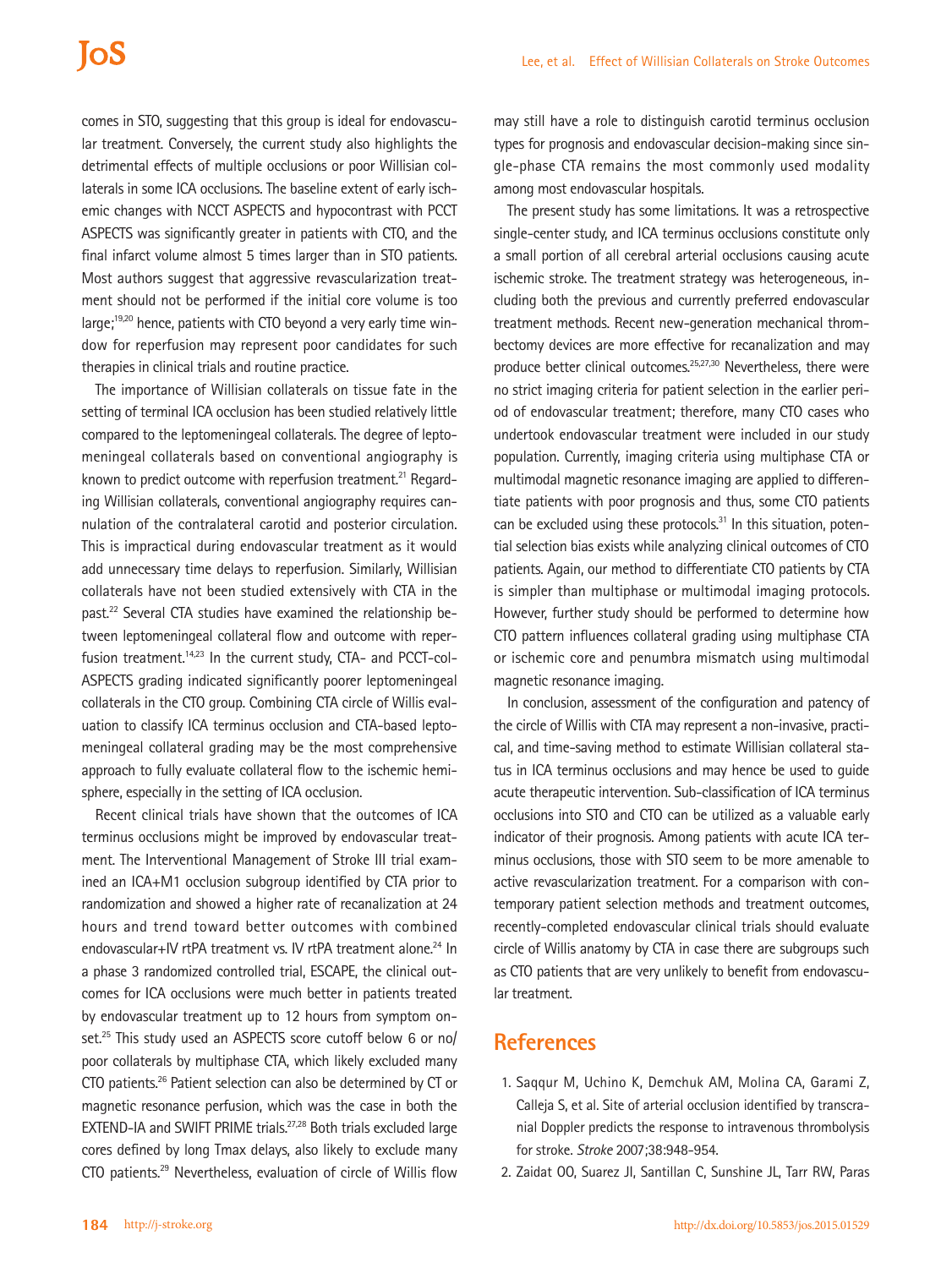VH, et al. Response to intra-arterial and combined intravenous and intra-arterial thrombolytic therapy in patients with distal internal carotid artery occlusion. *Stroke* 2002;33:1821-1826.

- 3. Lee JS, Hong JM, Lee SJ, Joo IS, Lim YC, Kim SY. The combined use of mechanical thrombectomy devices is feasible for treating acute carotid terminus occlusion. *Acta Neurochir (Wien)*  2013;155:635-641.
- 4. Bhatia R, Hill MD, Shobha N, Menon B, Bal S, Kochar P, et al. Low rates of acute recanalization with intravenous recombinant tissue plasminogen activator in ischemic stroke: real-world experience and a call for action. *Stroke* 2010;41:2254-2258.
- 5. Lee JS, Hong JM, Kim EJ, Shin DH, Joo IS, Lim YC, et al. Comparison of the incidence of parenchymal hematoma and poor outcome in patients with carotid terminus occlusion treated with intra-arterial urokinase alone or with combined IV rtPA and intra-arterial urokinase. *AJNR Am J Neuroradiol* 2012;33: 175-179.
- 6. Arnold M, Nedeltchev K, Mattle HP, Loher TJ, Stepper F, Schroth G, et al. Intra-arterial thrombolysis in 24 consecutive patients with internal carotid artery T occlusions. *J Neurol Neurosurg Psychiatry* 2003;74:739-742.
- 7. Bang OY, Saver JL, Kim SJ, Kim GM, Chung CS, Ovbiagele B, et al. Collateral flow averts hemorrhagic transformation after endovascular therapy for acute ischemic stroke. *Stroke* 2011; 42:2235-2239.
- 8. Chuang YM, Chan L, Lai YJ, Kuo KH, Chiou YH, Huang LW, et al. Configuration of the circle of Willis is associated with less symptomatic intracerebral hemorrhage in ischemic stroke patients treated with intravenous thrombolysis. *J Crit Care* 2013; 28:166-172.
- 9. Liebeskind DS, Flint AC, Budzik RF, Xiang B, Smith WS, Duckwiler GR, et al. Carotid I's, L's and T's: collaterals shape the outcome of intracranial carotid occlusion in acute ischemic stroke. *J Neurointerv Surg* 2015;7:402-407.
- 10. Osborn A. Diagnostic Cerebral Angiography. 2nd ed. Philadelphia: Lippincott Williams & Wilkins, 1999.
- 11. Brott T, Adams HP Jr, Olinger CP, Marler JR, Barsan WG, Biller J, et al. Measurements of acute cerebral infarction: a clinical examination scale. *Stroke* 1989;20:864-870.
- 12. Higashida RT, Furlan AJ, Roberts H, Tomsick T, Connors B, Barr J, et al. Trial design and reporting standards for intra-arterial cerebral thrombolysis for acute ischemic stroke. *Stroke* 2003; 34:e109-e137.
- 13. Adams HP Jr, Bendixen BH, Kappelle LJ, Biller J, Love BB, Gordon DL, et al. Classification of subtype of acute ischemic stroke. Definitions for use in a multicenter clinical trial. TOAST. Trial of Org 10172 in Acute Stroke Treatment. *Stroke* 1993;24:35-41.
- 14. Barber PA, Demchuk AM, Zhang J, Buchan AM. Validity and

reliability of a quantitative computed tomography score in predicting outcome of hyperacute stroke before thrombolytic therapy. ASPECTS Study Group. Alberta Stroke Programme Early CT Score. *Lancet* 2000;355:1670-1674.

- 15. Choi JY, Kim EJ, Hong JM, Lee SE, Lee JS, Lim YC, et al. Conventional enhancement CT: a valuable tool for evaluating pial collateral flow in acute ischemic stroke. *Cerebrovasc Dis* 2011; 31:346-352.
- 16. Hacke W, Kaste M, Fieschi C, Toni D, Lesaffre E, von Kummer R, et al. Intravenous thrombolysis with recombinant tissue plasminogen activator for acute hemispheric stroke. The European Cooperative Acute Stroke Study (ECASS). *JAMA* 1995;274: 1017-1025.
- 17. Oppenheim C, Samson Y, Manaï R, Lalam T, Vandamme X, Crozier S, et al. Prediction of malignant middle cerebral artery infarction by diffusion-weighted imaging. *Stroke* 2000;31:2175- 2181.
- 18. Zaidat OO, Yoo AJ, Khatri P, Tomsick TA, von Kummer R, Saver JL, et al. Recommendations on angiographic revascularization grading standards for acute ischemic stroke: a consensus statement. *Stroke* 2013;44:2650-2663.
- 19. Albers GW, Thijs VN, Wechsler L, Kemp S, Schlaug G, Skalabrin E, et al. Magnetic resonance imaging profiles predict clinical response to early reperfusion: the diffusion and perfusion imaging evaluation for understanding stroke evolution (DEFUSE) study. *Ann Neurol* 2006;60:508-517.
- 20. Davis SM, Donnan GA, Parsons MW, Levi C, Butcher KS, Peeters A, et al. Effects of alteplase beyond 3 h after stroke in the Echoplanar Imaging Thrombolytic Evaluation Trial (EPITHET): a placebo-controlled randomised trial. *Lancet Neurol* 2008;7: 299-309.
- 21. Christoforidis GA, Mohammad Y, Kehagias D, Avutu B, Slivka AP. Angiographic assessment of pial collaterals as a prognostic indicator following intra-arterial thrombolysis for acute ischemic stroke. *AJNR Am J Neuroradiol* 2005;26:1789-1797.
- 22. Maas MB, Lev MH, Ay H, Singhal AB, Greer DM, Smith WS, et al. Collateral vessels on CT angiography predict outcome in acute ischemic stroke. *Stroke* 2009;40:3001-3005.
- 23. Tan JC, Dillon WP, Liu S, Adler F, Smith WS, Wintermark M. Systematic comparison of perfusion-CT and CT-angiography in acute stroke patients. *Ann Neurol* 2007;61:533-543.
- 24. Demchuk AM, Goyal M, Yeatts SD, Carrozzella J, Foster LD, Qazi E, et al. Recanalization and clinical outcome of occlusion sites at baseline CT angiography in the Interventional Management of Stroke III Trial. *Radiology* 2014;273:202-210.
- 25. Goyal M, Demchuk AM, Menon BK, Eesa M, Rempel JL, Thornton J, et al. Randomized assessment of rapid endovascular treatment of ischemic stroke. *N Engl J Med* 2015;372:1019-1030.